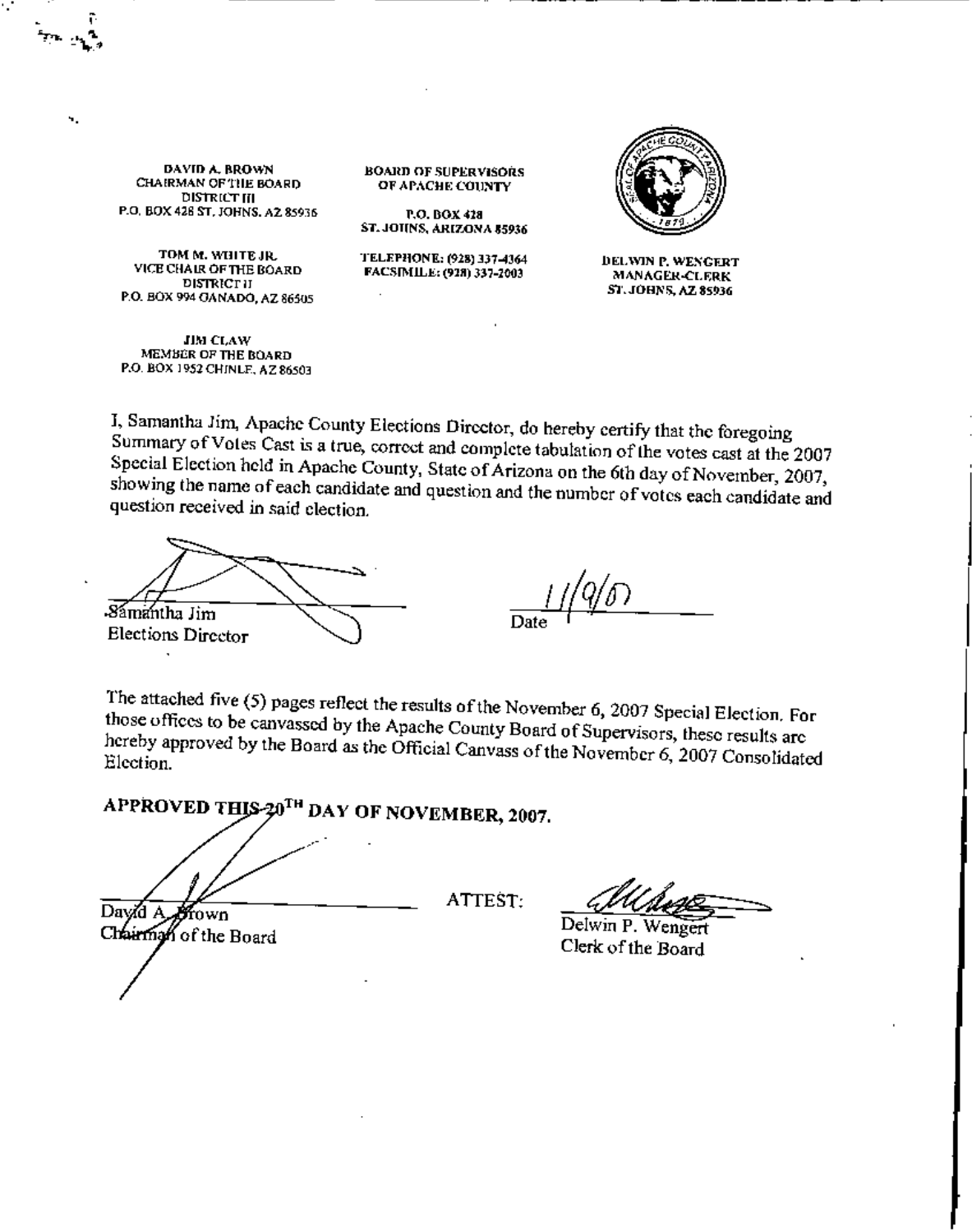Election Summary Report Apache County 2007 November Special Election<br>Summary For Jurisdiction Wide, All Counters, All Races<br>Offical Canvass of Results

 $\tilde{\mathcal{N}}_1$ 

 $\tilde{\epsilon}_{\rm e}$ 

Date:11/09/07<br>Time:13:13:46 Page:1 of I

| Registered Voters 5565 - Cards Cast 778 13.98% | Num. Report Precinct 11 - Num. Reporting 11 100.00% |  |
|------------------------------------------------|-----------------------------------------------------|--|
|                                                |                                                     |  |

| Round Valley Bond Question                | Total                                                                                                                                                                                                                                            |                    |
|-------------------------------------------|--------------------------------------------------------------------------------------------------------------------------------------------------------------------------------------------------------------------------------------------------|--------------------|
| Number of Precincts                       | 6                                                                                                                                                                                                                                                |                    |
|                                           | 6.                                                                                                                                                                                                                                               | 100.0 %            |
| Precincts Reporting<br><b>Total Votes</b> | 466                                                                                                                                                                                                                                              |                    |
| Times Blank Voted                         |                                                                                                                                                                                                                                                  |                    |
| Times Over Voted                          |                                                                                                                                                                                                                                                  |                    |
|                                           |                                                                                                                                                                                                                                                  |                    |
| Number Of Under Votes                     |                                                                                                                                                                                                                                                  |                    |
| <b>YES</b>                                | 243                                                                                                                                                                                                                                              | 52.15%             |
| NO                                        | 223                                                                                                                                                                                                                                              | 47.85%             |
|                                           |                                                                                                                                                                                                                                                  |                    |
| Sanders USD Override/Question 1           | Total                                                                                                                                                                                                                                            |                    |
| Number of Precincts                       |                                                                                                                                                                                                                                                  |                    |
| <b>Precincts Reporting</b>                | 5                                                                                                                                                                                                                                                | 100.0 %            |
| Total Votes                               | 304                                                                                                                                                                                                                                              |                    |
| <b>Times Blank Voted</b>                  |                                                                                                                                                                                                                                                  |                    |
| Times Over Voted                          | n                                                                                                                                                                                                                                                |                    |
| Number Of Under Votes                     |                                                                                                                                                                                                                                                  |                    |
| YES.                                      | 264                                                                                                                                                                                                                                              |                    |
| NO.                                       | 40                                                                                                                                                                                                                                               | 86.84%             |
| تہ ہیں ک                                  |                                                                                                                                                                                                                                                  | 13.16%<br>- Proven |
| Sanders USD Override/Question 2           |                                                                                                                                                                                                                                                  |                    |
|                                           | Total                                                                                                                                                                                                                                            |                    |
| Number of Precincts                       | 5                                                                                                                                                                                                                                                |                    |
| Precincts Reporting                       | 5                                                                                                                                                                                                                                                | 100.0 %            |
| <b>Total Votes</b>                        | 307                                                                                                                                                                                                                                              |                    |
| <b>Times Blank Voted</b>                  |                                                                                                                                                                                                                                                  |                    |
| Times Over Voted                          |                                                                                                                                                                                                                                                  |                    |
| Number Of Under Votes                     |                                                                                                                                                                                                                                                  |                    |
| <b>YES</b>                                | 282                                                                                                                                                                                                                                              | 91.86%             |
| NO                                        | 25                                                                                                                                                                                                                                               | 8.14%              |
| j<br>--<br><b>Commenced</b>               | <b><i><u>Property Contract Contract Contract Contract Contract Contract Contract Contract Contract Contract Contract Contract Contract Contract Contract Contract Contract Contract Contract Contract Contract Contract Contract Con</u></i></b> |                    |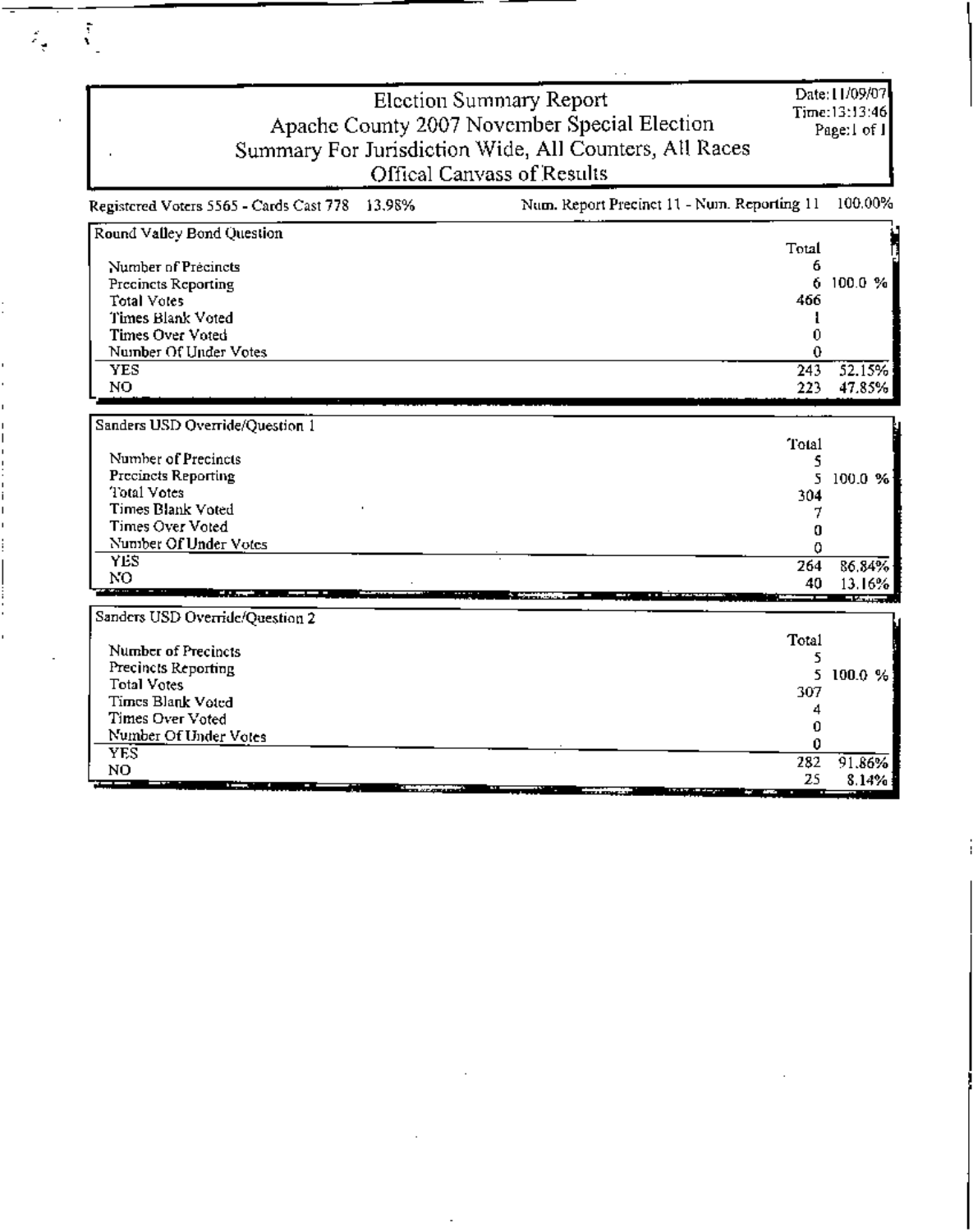| Statement of Votes Cast                             |
|-----------------------------------------------------|
| Apache County 2007 November Special Election        |
| SOVC For Jurisdiction Wide, All Counters, All Races |

**TURN OUT** 

Cards ١% Reg. Voters Cast Tumout Jurisdiction Wide **EAGAR** Polling 13.89% 1015  $[4]$ 1015 0.69%  $\overline{7}$ Early 0.20% 1015 Prov Total <u>1015</u> 130 14.78% **FLAT TOP** Polling  $241$ 90 37.34% Farly 241  $\mathbf{H}$ 4.56% 2.49% Prny 24).  $\frac{6}{5}$ Total  $\overline{241}$ 107 44.40% GREER Polling 260 15 5.77% Early 260  $\mathbf{2}$ 0.77%  $\pmb{0}$ 0.00% 260  $_{\text{For}}$ Total 260 17 6 5 4 % **NUTRIOSO** Polling 740 44 5.95% Early 740  $\overline{c}$ 0.27% Prov 740 0  $0.00%$ Total 740 46 6 2 2 % SPRINGERVILLE Polling 729 71 9.74% Early 729  $\boldsymbol{8}$ 1.10% 729  $0.14%$ <u>Provi</u> п Total 729 80 1097% ROUND VALLEY  $\operatorname{Polling}$ 65 1063 6.11% Early 1063  $\overline{2}$ 0.19% Prov<br>Total  $\mathbf{0}$ 1063  $0.00%$  $\cdot$  . 1063 67 6.30% **HOUCK** Polling 505  $31$ 10.06% Farly 805 15 1,86% Prov  $805$ 0.37%  $\mathbf{B}$ Total  $805$ 99 12.30% LUPTON Pulling  $\pmb{0}$ 47 Early  $\pmb{0}$ 13  $P_{\text{IDY}}$  $\ddot{\mathbf{0}}$  $\mathbf{0}$ Total  $\theta$ 60 OAK SPRINGS Polling  $712$ 3 0.42%  $\sim$  Early  $712$  $\overline{\mathbf{z}}$ 0.28% Prov 0.00%  $712$ 0  $T<sub>0</sub>$   $\Box$ 712 3 0.70% **PUERCO** Palling 0 69 Early  $\pmb{0}$ 26 Prov  $\pmb{\theta}$ J. Total  $\boldsymbol{\theta}$ 96 WIDE RUINS AND KLAGETOH Polling 0 35 Early 0 16 Prov ۰  $\mathbf{0}$ ÷ Total उ  $\overline{51}$ Total Polling 5565 661 1188% Early 5565 104 187% Prov

\$565

5565

0.23%

13.98%

13

778

 $\mathcal{E}_1 = \frac{\sqrt{3}}{3}$ 

ſ

Total

## Date:11/09/07 Time: 10:58:44 Page:1 of 4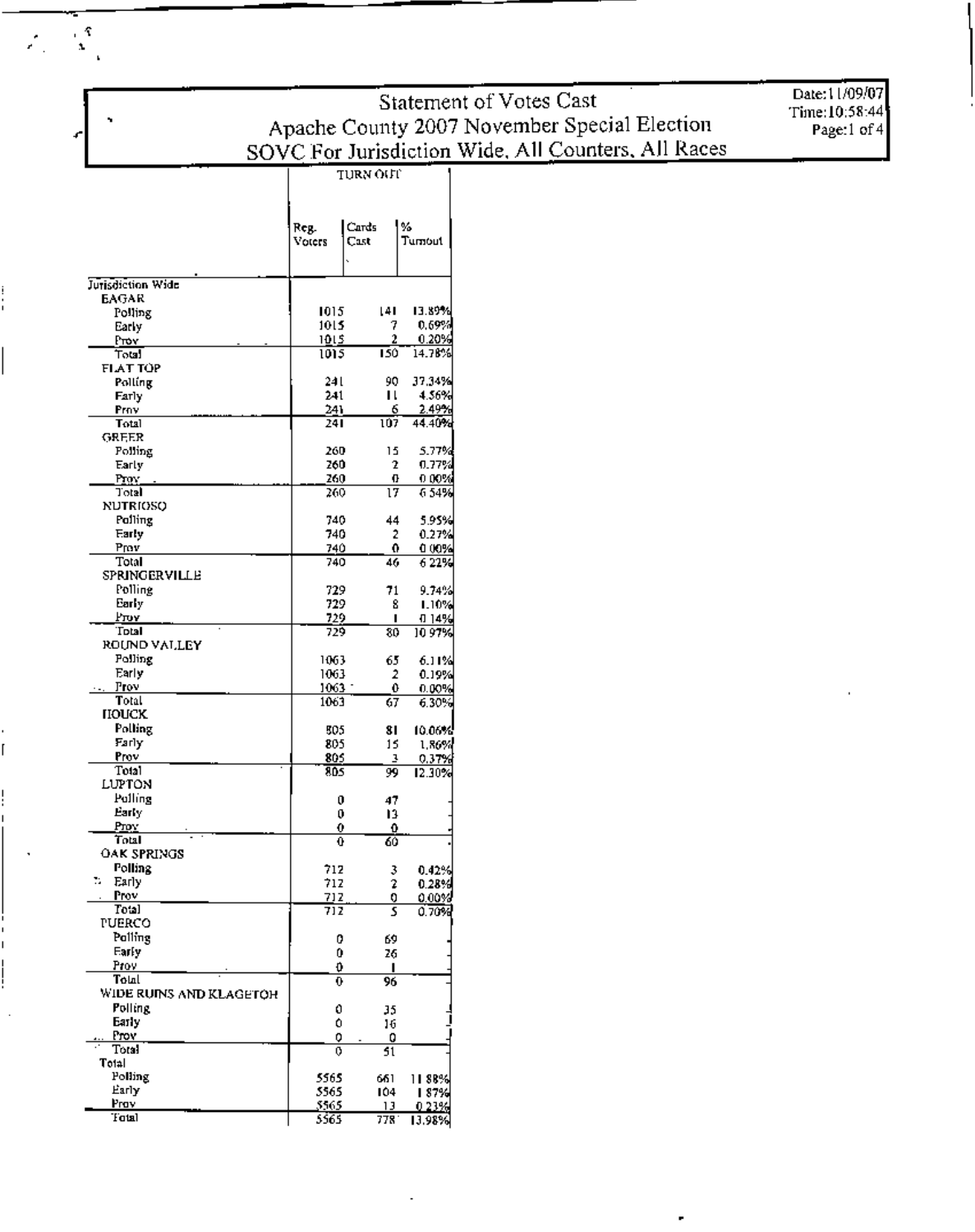|                         |                           |                | <b>Statement of Votes Cast</b>                      |                            |                |                          |                 |                     |          |                | Date:11/09/07 |
|-------------------------|---------------------------|----------------|-----------------------------------------------------|----------------------------|----------------|--------------------------|-----------------|---------------------|----------|----------------|---------------|
|                         |                           |                | Apache County 2007 November Special Election        |                            |                |                          |                 |                     |          |                | Time:10:58:44 |
|                         |                           |                |                                                     |                            |                |                          |                 |                     |          |                | Page:2 of 4   |
|                         |                           |                | SOVC For Jurisdiction Wide, All Counters, All Races |                            |                |                          |                 |                     |          |                |               |
|                         |                           |                |                                                     | Round Valley Bond Question |                |                          |                 |                     |          |                |               |
|                         |                           |                |                                                     |                            |                |                          |                 |                     |          |                |               |
|                         |                           |                |                                                     |                            |                |                          |                 |                     |          |                |               |
|                         | Reg.                      | Vote For Total | <b>Times</b>                                        | Times                      | Number YES     |                          |                 | NO.                 |          |                |               |
|                         | Volers                    | Votes          | Blank                                               | Over                       | Of             |                          |                 |                     |          |                |               |
|                         |                           |                | Voted                                               | Voted                      | Under          |                          |                 |                     |          |                |               |
|                         |                           |                |                                                     |                            | Vates          |                          |                 |                     |          |                |               |
| Jurisdiction Wide       |                           |                |                                                     |                            |                |                          |                 |                     |          |                |               |
| EAGAR                   | 1015                      | п              | 141                                                 | 0                          | 0              | 0                        |                 | 84 59.57%           |          | 57 40.43%      |               |
| Polling<br>Early        | 1015                      | 1              | 7                                                   | D                          | 0              | 0                        |                 | 14.29%              |          | 6 85.71%       |               |
| Prov                    | 1015                      | 1              | 2                                                   | 0                          | 0              | 0                        | 0               | 0.00%               |          | 2 100.00%      |               |
| <b>Total</b>            | 1015                      | 3              | 130                                                 | û                          | ٥              | 0.                       | 85              | 56.67%              | 65       | 43.33%         |               |
| <b>FLAT TOP</b>         |                           |                |                                                     |                            |                |                          |                 |                     |          |                |               |
| Polling                 | 241                       |                | 90                                                  | 0                          | 0              | 0                        |                 | 50 55.56%           | 40       | 44.44%         |               |
| Farly                   | 241                       |                | $\mathbf{H}$                                        | 0                          | 0              | 0                        |                 | 2 18.18%            | 9        | 81.82%         |               |
| Prov                    | 241                       | J.             | 6<br>107                                            | 0<br>0                     | 0<br>o         | 0<br>0                   | э               | 50.00%<br>55 51.40% | з        | 50.00%         |               |
| Total<br><b>GREER</b>   | 241                       |                |                                                     |                            |                |                          |                 |                     |          | 52 48.60%      |               |
| Polling                 | 260                       | ı              | 15                                                  | O                          | 0              | Ð                        |                 | 8 53.33%            | 7        | 46.67%         |               |
| Early                   | 260                       | 1              | 2                                                   | 0                          | 0              | 0                        |                 | 2 100,00%           | 0        | 0.00%          |               |
| Prov                    | 260                       | 1              | 0                                                   | 0                          | o              | 0                        | o               |                     | 0        |                |               |
| Total                   | 260                       | 3              | $\overline{17}$                                     | $\overline{0}$             | 0              | Ű                        | 10 <sup>7</sup> | 58.82%              | 7        | 41,18%         |               |
| <b>NUTRIOSO</b>         |                           |                |                                                     |                            |                |                          |                 |                     |          |                |               |
| Polling                 | 740                       | t              | 43                                                  | ı                          | 0              | 0                        |                 | 13 30 23%           | 30       | 69.77%         |               |
| Early<br>Prov           | 740<br>740                | ı              | z<br>0                                              | 0<br>0                     | 0<br>0         | 0<br>٥                   |                 | 2 100.00%           | D        | 0.00%          |               |
| Total                   | 740                       | 3              | $\overline{45}$                                     | 1                          | 6              | 0                        | 0.<br>15        | 33.33%              | 0<br>307 | 66.67%         |               |
| SPRINGERVILLE           |                           |                |                                                     |                            |                |                          |                 |                     |          |                |               |
| Polling                 | 729                       | 1              | 71                                                  | 0                          | 0              | û                        | 28.             | 39.44%              |          | 43 60.56%      |               |
| Early                   | 729                       | 1              | - 8                                                 | 0                          | 0              | 0                        |                 | 3 37.50%            | 5        | 62.50%         |               |
| Prov                    | 729                       | 1              |                                                     | Û                          | o              | 0                        |                 | 1.100.00%           | 0        | 0.00%          |               |
| Total                   | 729                       | 3              | 80                                                  | 0                          | 0              | 0                        |                 | 32 40.00%           |          | 48 60.00%      |               |
| ROUND VALLEY<br>Polling | 1063                      | 1              |                                                     |                            |                |                          |                 |                     |          |                |               |
| Early                   | 1063                      | ı              | 65<br>2                                             | 0<br>0                     | o<br>0         | 0<br>0                   | 46.<br>0        | 70.77%              |          | 19 29.23%      |               |
| Prov                    | 1063                      | ı              | 0                                                   | 0                          | 0              | 0                        | 0               | 0.00%               | 0        | 2 100,00%      |               |
| Total                   | 1063                      | 3              | 67                                                  | $\overline{0}$             | 0              | Ō                        | 46              | 68.66%              | 21       | 31.34%         |               |
| ночск                   |                           |                |                                                     |                            |                |                          |                 |                     |          |                |               |
| <b>Polling</b>          |                           |                |                                                     |                            |                |                          |                 |                     |          |                |               |
| Early<br>Prov           |                           |                |                                                     |                            |                |                          |                 |                     |          |                |               |
| Total -                 |                           |                |                                                     |                            |                |                          |                 |                     | ٠        |                |               |
| <b>LUPTON</b>           |                           |                |                                                     |                            |                |                          |                 |                     |          |                |               |
| Polling                 |                           |                |                                                     |                            |                |                          |                 |                     |          |                |               |
| Early                   |                           |                |                                                     |                            |                |                          |                 |                     |          |                |               |
| Prov                    |                           |                |                                                     |                            |                | $\overline{\phantom{a}}$ |                 |                     |          |                |               |
| Total :                 |                           |                |                                                     |                            |                |                          |                 |                     |          |                |               |
| OAK SPRINGS<br>Polling  |                           |                |                                                     |                            |                |                          |                 |                     |          |                |               |
| Early                   |                           |                |                                                     |                            |                |                          |                 |                     |          |                |               |
| Prav -                  |                           |                |                                                     |                            |                |                          |                 |                     |          |                |               |
| Total                   | ٠                         |                | $\overline{a}$                                      |                            |                |                          |                 |                     |          |                |               |
| PUERCO                  |                           |                |                                                     |                            |                |                          |                 |                     |          |                |               |
| Polling                 |                           |                |                                                     |                            |                |                          |                 |                     |          |                |               |
| Early                   |                           | ÷.             |                                                     |                            |                |                          |                 |                     |          |                |               |
| Provi<br>$\text{Total}$ |                           |                |                                                     |                            |                |                          |                 |                     |          |                |               |
| WIDE RUINS AND KLAGETOH |                           |                |                                                     |                            |                |                          |                 |                     |          |                |               |
| Polling                 |                           |                |                                                     |                            |                |                          |                 |                     |          |                |               |
| Early                   |                           |                |                                                     |                            |                |                          |                 |                     |          |                |               |
| Prov                    |                           |                |                                                     |                            |                |                          |                 |                     |          |                |               |
| Total <sup>-</sup>      |                           |                |                                                     | ٠<br>$\blacksquare$        | $\blacksquare$ | -<br>۰                   |                 |                     |          |                |               |
| Tota                    |                           |                |                                                     |                            |                |                          |                 |                     |          |                |               |
| Polling<br>Early        | 4048                      | 6              | 425                                                 | L                          | 0.             | 0                        |                 | 229 53.88%          |          | 196 46,12%     |               |
| Prov                    | 4048                      | 6              | 32                                                  | 0                          | ٥              | ٥                        |                 | 10 31.25%           |          | 22 68.75%      |               |
| Total                   | 4048<br>$40\overline{48}$ | 6<br>18        | 9.<br>466                                           | 0.                         | ΰ.             | 0                        |                 | $4.444\%$           |          | $5 - 5556%$    |               |
|                         |                           |                |                                                     | L.                         | $\overline{0}$ | o                        |                 | $243 - 52.15\%$     |          | $223 - 47.85%$ |               |

 $\mathbb{Z}$ 

l,

ł,  $\mathbf{L}$ 

 $\mathcal{F}_{\mathbf{y}} \in \mathcal{F}_{\mathbf{y}}$ 

ł

 $\frac{1}{1}$ 

 $\begin{array}{c} \n\downarrow \\
\downarrow \\
\downarrow\n\end{array}$ 

w.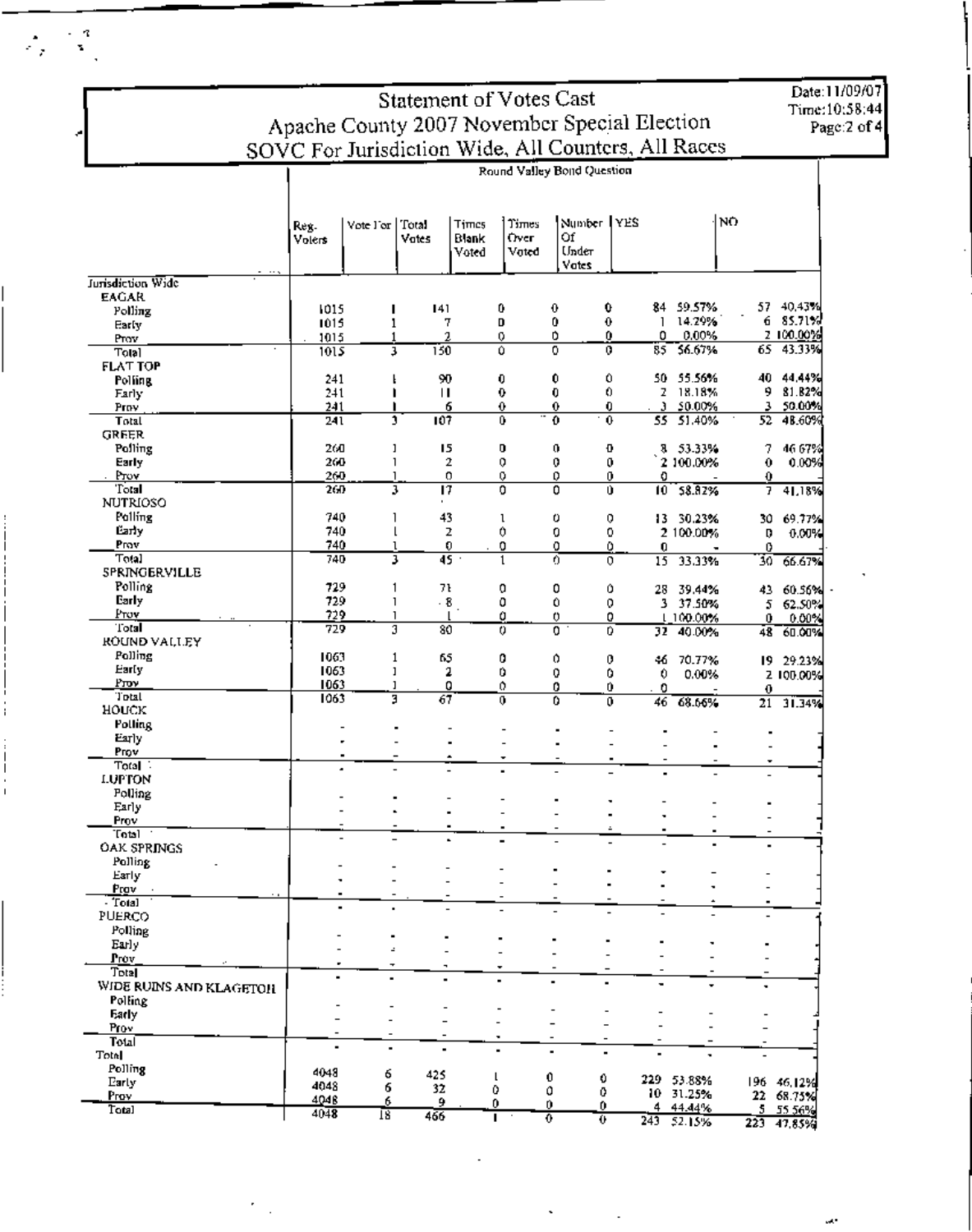| Statement of Votes Cast<br>Apache County 2007 November Special Election |                                                                                        |                         |              |                         |                        |                                 |          |                         |                    |                    |  |
|-------------------------------------------------------------------------|----------------------------------------------------------------------------------------|-------------------------|--------------|-------------------------|------------------------|---------------------------------|----------|-------------------------|--------------------|--------------------|--|
|                                                                         | SOVC For Jurisdiction Wide, All Counters, All Races<br>Sanders USD Override/Question 1 |                         |              |                         |                        |                                 |          |                         |                    |                    |  |
|                                                                         | Reg.<br><b>Voters</b>                                                                  | Vote For ['Total        | Voles        | limes<br>Blank<br>Voted | Times<br>Over<br>Voted | Number YES<br>Of<br>Under       |          |                         | NO                 |                    |  |
| Jurisdiction Wide                                                       |                                                                                        |                         |              |                         |                        | Vntes                           |          |                         |                    |                    |  |
| EAGAR                                                                   |                                                                                        |                         |              |                         |                        |                                 |          |                         |                    |                    |  |
| Polling<br>Early                                                        |                                                                                        |                         |              |                         |                        |                                 |          |                         |                    |                    |  |
| Prov                                                                    |                                                                                        |                         |              |                         |                        |                                 |          |                         |                    |                    |  |
| Total<br>FLAT TOP                                                       |                                                                                        |                         |              |                         |                        |                                 |          |                         |                    |                    |  |
| Polling                                                                 |                                                                                        |                         |              |                         |                        |                                 |          |                         |                    |                    |  |
| Farly<br>Pray                                                           |                                                                                        | z                       |              |                         |                        |                                 |          |                         |                    |                    |  |
| $To\overline{u}$                                                        |                                                                                        |                         |              |                         |                        |                                 |          |                         |                    |                    |  |
| <b>GREFR</b><br>Polling                                                 |                                                                                        |                         |              |                         |                        |                                 |          |                         |                    |                    |  |
| Farly                                                                   |                                                                                        |                         |              |                         |                        |                                 |          |                         |                    |                    |  |
| Prov<br>Total                                                           |                                                                                        |                         |              |                         |                        |                                 |          |                         |                    |                    |  |
| <b>NUTRIOSO</b>                                                         |                                                                                        |                         |              |                         |                        |                                 |          |                         |                    |                    |  |
| Polling                                                                 |                                                                                        |                         |              |                         |                        |                                 |          |                         |                    |                    |  |
| Early<br>Prov                                                           |                                                                                        |                         |              |                         |                        |                                 |          |                         |                    |                    |  |
| Total                                                                   |                                                                                        |                         |              |                         |                        |                                 |          |                         |                    |                    |  |
| SPRINGERVILLE<br>Polling                                                |                                                                                        |                         |              |                         |                        |                                 |          |                         |                    |                    |  |
| Early                                                                   |                                                                                        |                         |              |                         |                        |                                 |          |                         |                    |                    |  |
| Prov<br>Total                                                           |                                                                                        |                         |              |                         |                        |                                 |          |                         |                    |                    |  |
| ROUND VALLEY                                                            |                                                                                        |                         |              |                         |                        |                                 |          |                         |                    |                    |  |
| Polling<br>Early                                                        |                                                                                        |                         |              |                         |                        |                                 |          |                         |                    |                    |  |
| Prov                                                                    |                                                                                        |                         |              |                         |                        |                                 |          |                         |                    |                    |  |
| Total<br>HOUCK                                                          |                                                                                        |                         |              |                         |                        |                                 |          |                         |                    |                    |  |
| Polling                                                                 | 805                                                                                    |                         |              |                         |                        |                                 |          |                         |                    |                    |  |
| Early                                                                   | 805                                                                                    | п                       | 80<br>14     |                         | 1<br>п                 | 0<br>0<br>0<br>0                |          | 63 78.75%               |                    | 17 21.25%          |  |
| Prov<br>Total                                                           | 805<br>805                                                                             | -1                      |              | $\overline{\mathbf{3}}$ | 0                      | 0<br>Ò.                         |          | 14 100,00%<br>3 100.00% | 9.<br>$\mathbf{0}$ | 0.00%<br>_0.00%    |  |
| LUPTON                                                                  |                                                                                        | $\overline{\mathbf{3}}$ | 97           |                         | $\overline{z}$         | ō<br>ō                          |          | 80 82.47%               |                    | $17 - 17.53%$      |  |
| Polling<br>Early                                                        | 0                                                                                      | t                       | 46           |                         | п                      | 0<br>0                          |          | 42 91.30%               | 4                  | 8.70%              |  |
| Prov                                                                    | 0<br>0                                                                                 | 1<br>J.                 | 13<br>0      |                         | 0                      | 0<br>0                          |          | 13 100,00%              | 0                  | 0.00%              |  |
| Total<br>OAK SPRINGS                                                    | o                                                                                      | $\overline{\mathbf{3}}$ | 59           |                         | 0                      | 0<br>0<br>o<br>0                | 0<br>55  | 93.22%                  | O                  |                    |  |
| Polling                                                                 | 712                                                                                    |                         |              |                         |                        |                                 |          |                         | 4                  | 6.78%              |  |
| Early                                                                   | 712                                                                                    | ٠<br>ľ                  | з<br>2       | 0<br>0                  |                        | 0<br>$\boldsymbol{0}$<br>0<br>0 |          | 2 66.67%                |                    | 1 33.33%           |  |
| Prav<br>Total                                                           | 712<br>$\bar{\pi_2}$                                                                   | 1                       | 0            | 0                       |                        | ø<br>0.                         | 0        | 2 100.00%               | 0.<br>0            | 0.00%              |  |
| PUERCO                                                                  |                                                                                        | 3                       | 5            | ō                       |                        | $\overline{\mathfrak{o}}$<br>0. | 4        | 80.00%                  | t                  | 20.00%             |  |
| <b>Polling</b><br>Early                                                 | 0                                                                                      | 1                       | 67           | 2                       |                        | 0<br>0                          |          | 59 88.06%               |                    |                    |  |
| Prov                                                                    | $\bf{0}$<br>0                                                                          | т<br>1                  | 26<br>1      | 0                       |                        | 0<br>0                          |          | 21 80.77%               | 5                  | 8 11.94%<br>19.23% |  |
| Total                                                                   | ō                                                                                      | Э                       | 94           | 0<br>Ï                  |                        | 0<br>0<br>0<br>$\bf{o}$         |          | <u>1 100.00%</u>        | 0                  | 0.00%              |  |
| WIDE RUINS AND KLAGETOH<br>Polling                                      |                                                                                        |                         |              |                         |                        |                                 | $81^{-}$ | 86.17%                  | 13                 | 13.83%             |  |
| Early                                                                   | 0<br>0                                                                                 | $\mathbf{1}$<br>1       | 33<br>16     | 2<br>0                  | ٥<br>0                 | 0                               |          | 30 90.91%               | э                  | 9.09%              |  |
| Prov<br>Total                                                           | $\mathbf 0$                                                                            | $\mathbf{I}$            | $\mathbf{o}$ | $\mathbf 0$             | 0                      | 0<br>0                          | $\theta$ | 14 87.50%               | z                  | 12.50%             |  |
| Total                                                                   | ō                                                                                      | J                       | 49           | $\overline{2}$          | o                      | 0                               | 44       | $89.80\%$               | 0<br>5             | 10.20%             |  |
| Polling<br>Early                                                        | 1517                                                                                   | 3                       | 229          | 6                       | 0                      | 0                               |          | 196 85.59%              |                    |                    |  |
| Prov.                                                                   | 1517<br>1517                                                                           | 5<br>5                  | 71           | I.                      | 0                      | ٥                               |          | 64 90.14%               | 7                  | 33 14.41%<br>9.86% |  |
| Total                                                                   | 1517                                                                                   | 15                      | 4<br>304     | Q<br>7                  | 0<br>ᢛ                 | D.                              |          | 4.100.00%               | 0.                 | 0.00%              |  |

 $\begin{matrix} \vdots \\ \vdots \\ \vdots \end{matrix}$ 

 $\frac{1}{4}$ 

l,

 $\begin{bmatrix} 1 & 1 & 1 \\ 1 & 1 & 1 \\ 1 & 1 & 1 \end{bmatrix}$